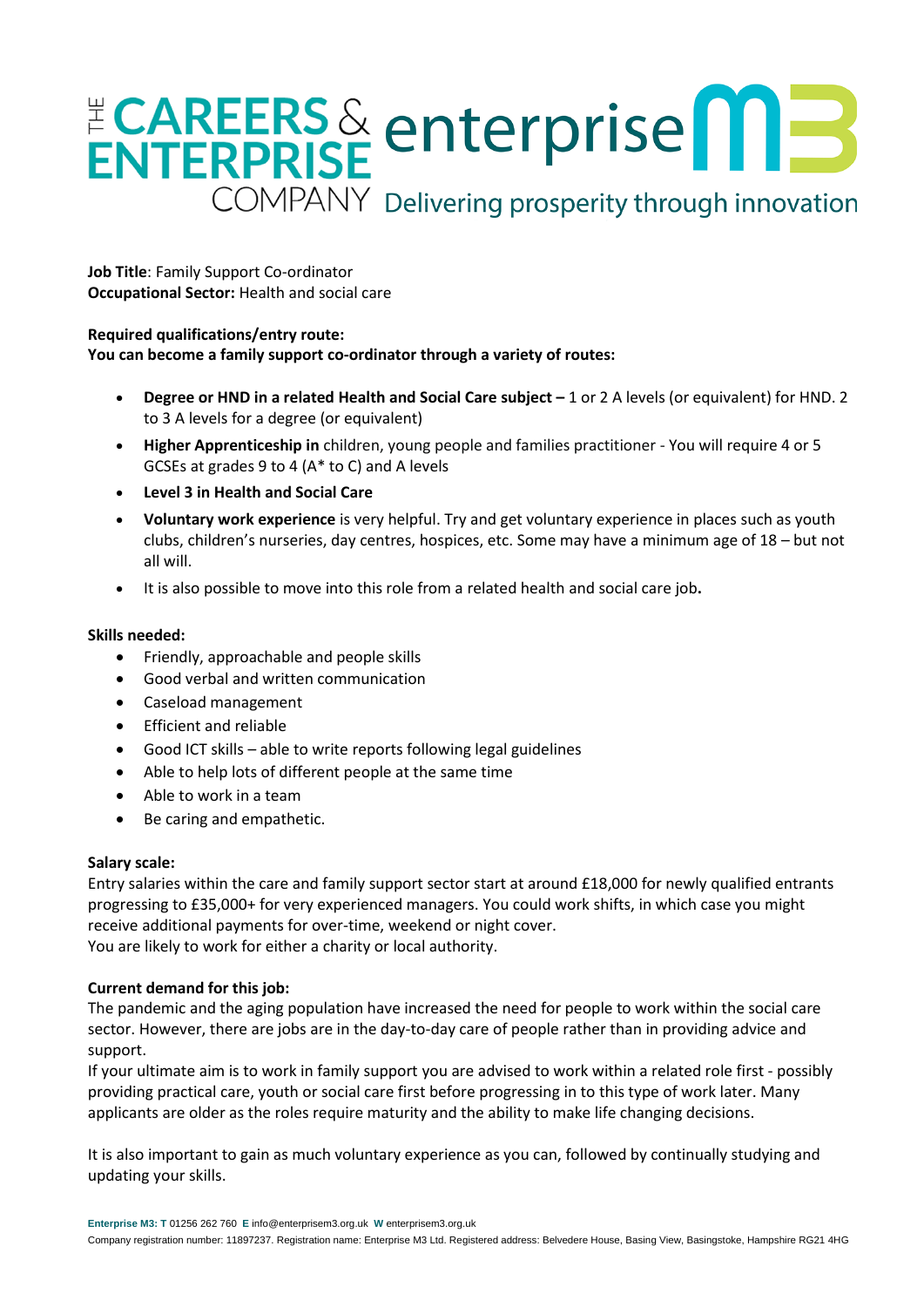## **Further information about social care jobs and courses**

<https://nationalcareers.service.gov.uk/job-categories/social-care>

<https://nationalcareers.service.gov.uk/job-profiles/family-support-worker>

[https://www.ucas.com/ucas/after-gcses/find-career-ideas/explore-jobs/job-profile/youth-and](https://www.ucas.com/ucas/after-gcses/find-career-ideas/explore-jobs/job-profile/youth-and-community)[community](https://www.ucas.com/ucas/after-gcses/find-career-ideas/explore-jobs/job-profile/youth-and-community)

<https://www.ucas.com/ucas/after-gcses/find-career-ideas/explore-jobs/job-profile/care-worker>

## **Other similar jobs to consider:**

• Social worker

.

- Care manager
- Social care worker
- Advice worker
- Careers adviser
- Community development worker
- Youth worker
- Counsellor
- Probation officer